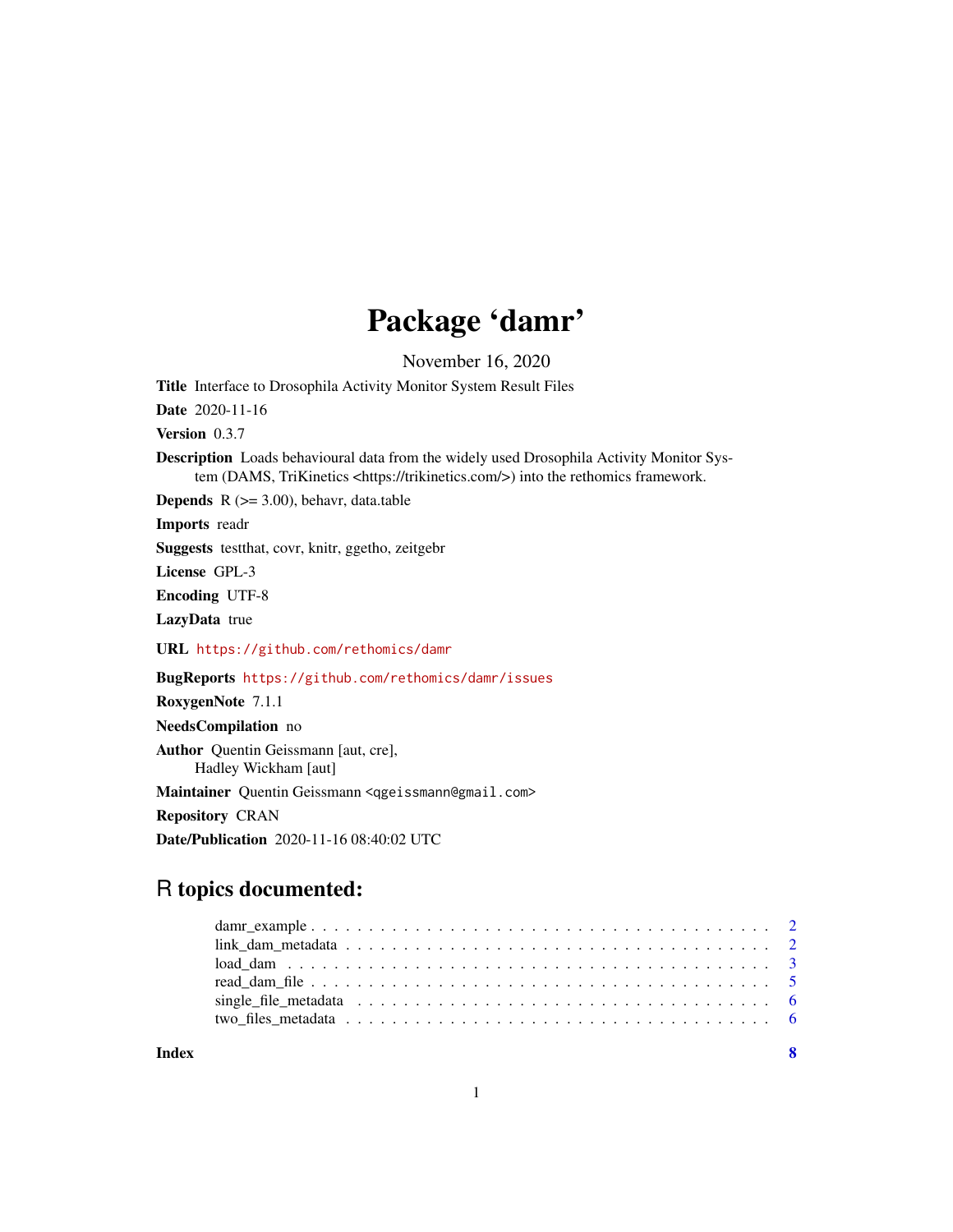<span id="page-1-0"></span>

#### Description

damr comes with a sample DAM2 files in its inst/extdata directory. damr\_example allow make them easy to access.

#### Usage

```
damr_example(path = NULL)
```
damr\_example\_dir()

#### Arguments

path Name of file. If NULL, the example files will be listed.

#### Author(s)

Hadley Wickham (modified from readr)

#### Examples

```
# list all files
damr_example()
# get path to one file
damr_example("M014.txt")
# get the directory wih all the files
damr_example_dir()
```
<span id="page-1-1"></span>link\_dam\_metadata *Link DAM2 or DAM5 metadata to result files*

#### Description

This function checks and add columns to DAMS metadata. This way, it can subsequently be loaded (via [load\\_dam\)](#page-2-1).

#### Usage

```
link_dam_metadata(x, result_dir)
```
#### Arguments

| x          | object such as a data.frame, or the name of a file (see detail) |
|------------|-----------------------------------------------------------------|
| result dir | the root directory where all daily data are saved               |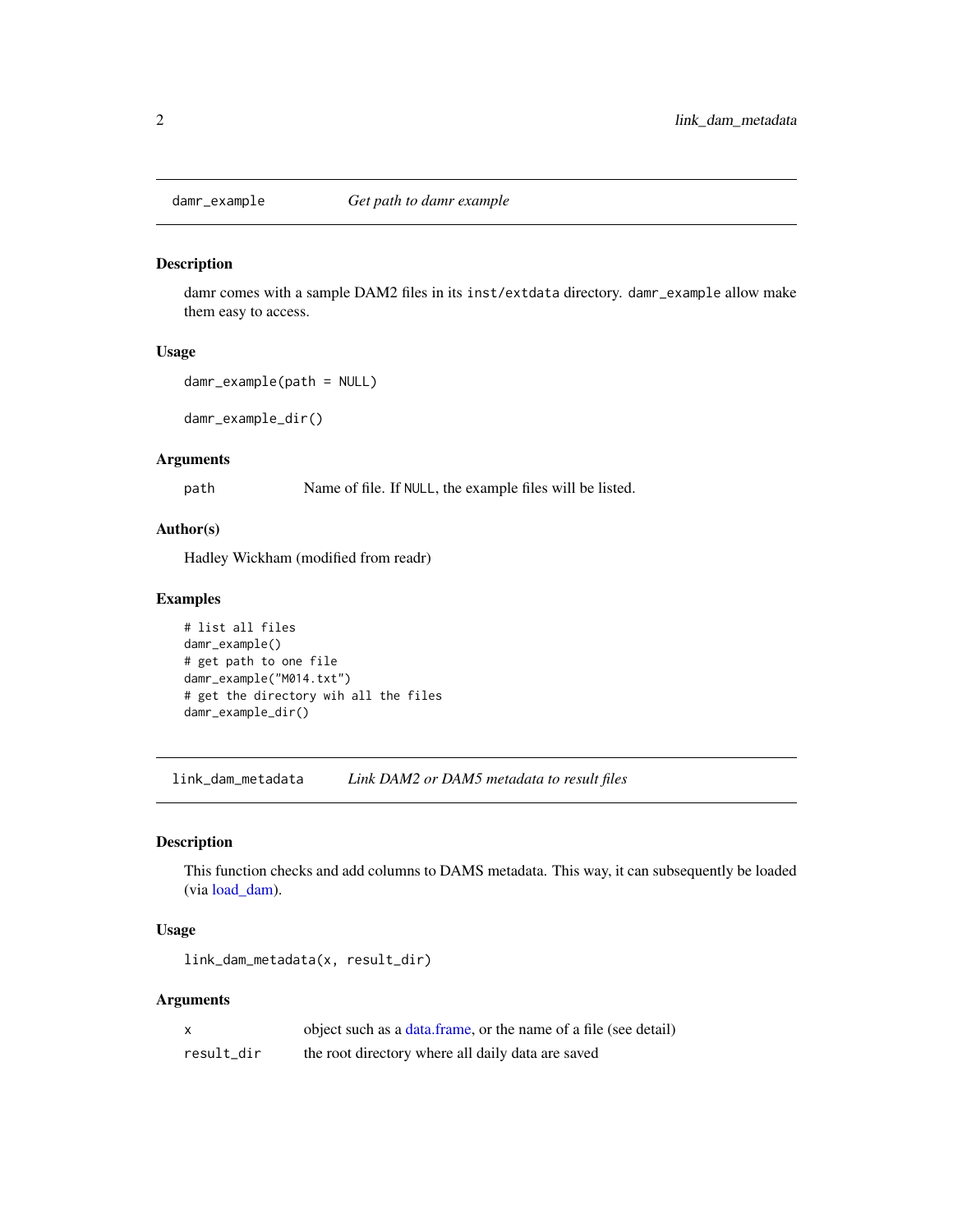#### <span id="page-2-0"></span>load\_dam 3

#### Details

These function will augment metadata from two different types of inputs:

- 1. A [data.frame](#page-0-0) (recommended) In this case, the function will try to match requested data with data available on result\_dir. The provided [data.frame](#page-0-0) or [data.table](#page-0-0) has typically one row per requested individual and the columns (not necessarily in this order):
	- file the name of a data file (e.g. "Monitor3.txt"), it has to exists in result\_dir.
	- start\_datetime the first day and time of the requested experiment (e.g. "2014-12-28 18:00:00").
	- stop\_datetime the last day and time of the requested experiment (e.g. "2014-12-30 19:00:00" or simply "2014-12-30").
	- region\_id the channel (between 1 and 32) in which the animal was in (e.g. 20). region\_id is optional. If not provided, all 32 channels are loaded *with the same conditions*.
	- ??? *any number of arbitrary columns*to associate conditions/treatments/genotypes/... to the previous columns.
- 2. The name of a CSV file that contains a table as described in 1.

The time in data is expressed relatively to start\_date. In other words, if you do circadian analysis, and your  $D \rightarrow L$  transitions are at 09:00:00, you want to set start\_datetime = "YYY-MM-DD 09:00:00". The result\_directory`` is the folder conraining all result (.txt) files (for instance, result  $dir = "C:/where/I/Store/my/txt/files/"')$ 

#### Value

a [data.table::data.table](#page-0-0) with the same rows as x, and extra columns used for further data loading

#### References

- [the rethomics workflow](https://rethomics.github.io/workflow.html) on the concept of "linking"
- [metadata tutorial](https://rethomics.github.io/metadata.html) how to work with metadata

#### See Also

• [load\\_dam](#page-2-1) – to subsequently load the actual data

<span id="page-2-1"></span>load\_dam *Load DAMS data from one or several continuous text files*

#### Description

Uses "linked metadata" to load data from either single beam (DAM2) or multibeam (DAM5) arrays.

#### Usage

```
load\_dam(metadata, date_format = "d %s %s %s" , <b>Flow = NULL</b>, ... )
```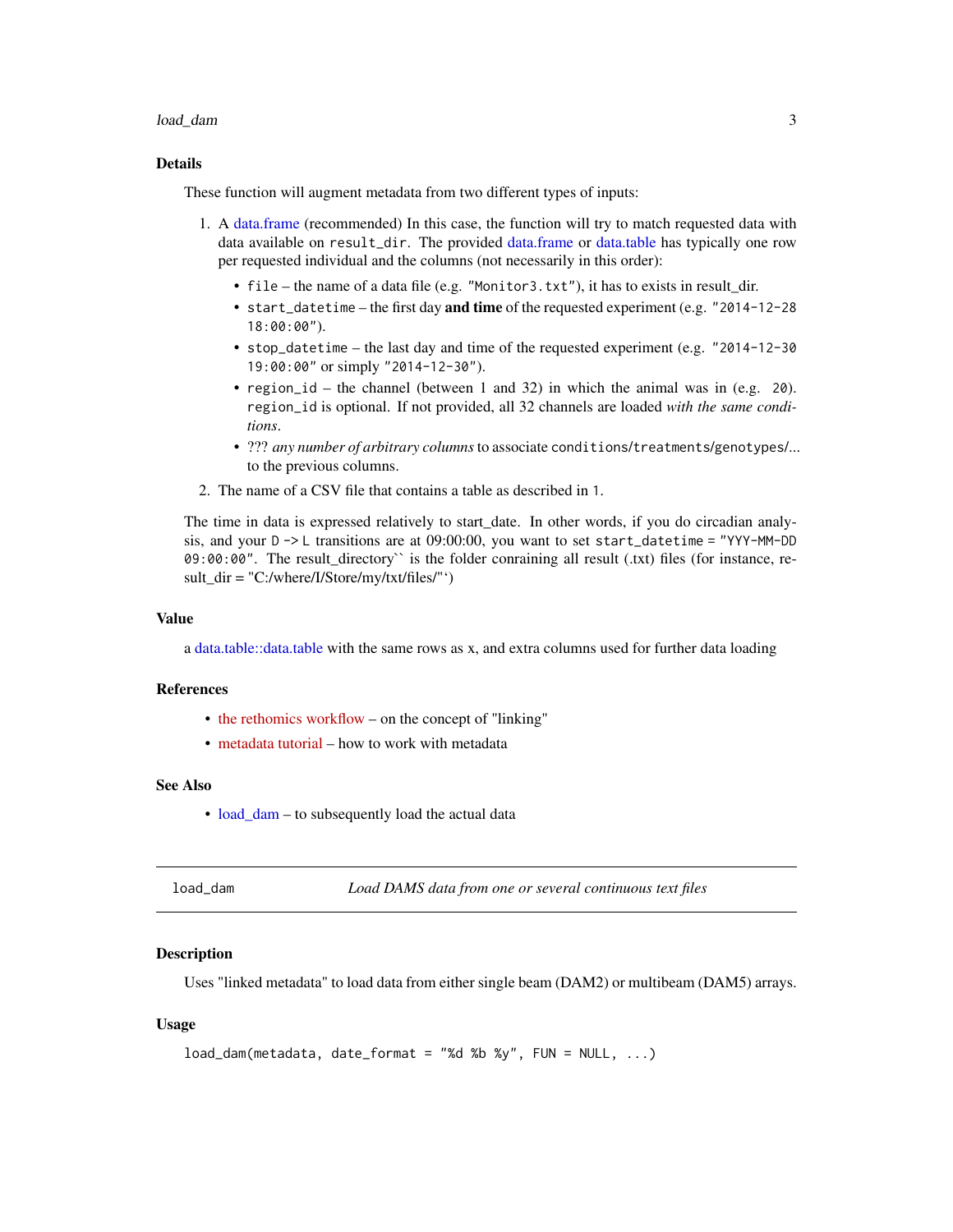#### <span id="page-3-0"></span>Arguments

| metadata    | data.table::data.table used to load data (see detail)                                               |
|-------------|-----------------------------------------------------------------------------------------------------|
| date_format | How dates are formatted in the DAM result files (see read dam file)                                 |
| FUN         | function (optional) to transform the data from each animal immediately after is<br>has been loaded. |
| $\ddotsc$   | extra arguments to be passed to FUN                                                                 |

#### Details

The linked metadata should be generated using [link\\_dam\\_metadata.](#page-1-1)

#### Value

A [behavr::behavr](#page-0-0) table. In addition to the metadata, it contains the data, whith the columns:

- id autogenerated unique identifier, one per animal
- $\bullet$  t time
- activity number of beam crosses

#### References

• [damr tutorial](https://rethomics.github.io/damr.html) – how to use this function in practice

#### See Also

- [behavr::behavr](#page-0-0) the class of the resulting object
- [read\\_dam\\_file](#page-4-1) to load data from a single file (without metadata)

#### Examples

```
# This is where our toy data lives
root_dir <- damr_example_dir()
# Metadata already made for us.
# It defines condition and genotype of each animal
data(single_file_metadata)
print(single_file_metadata)
# Linking:
metadata <- link_dam_metadata(single_file_metadata, root_dir)
# We find and load the matching data
dt <- load_dam(metadata)
print(dt)
# An example of the use of FUN,
# we load only the first few reads by run `head()` on each animal,
# on the fly (no pun intended)
dt <- load_dam(metadata, FUN = head)
print(dt)
```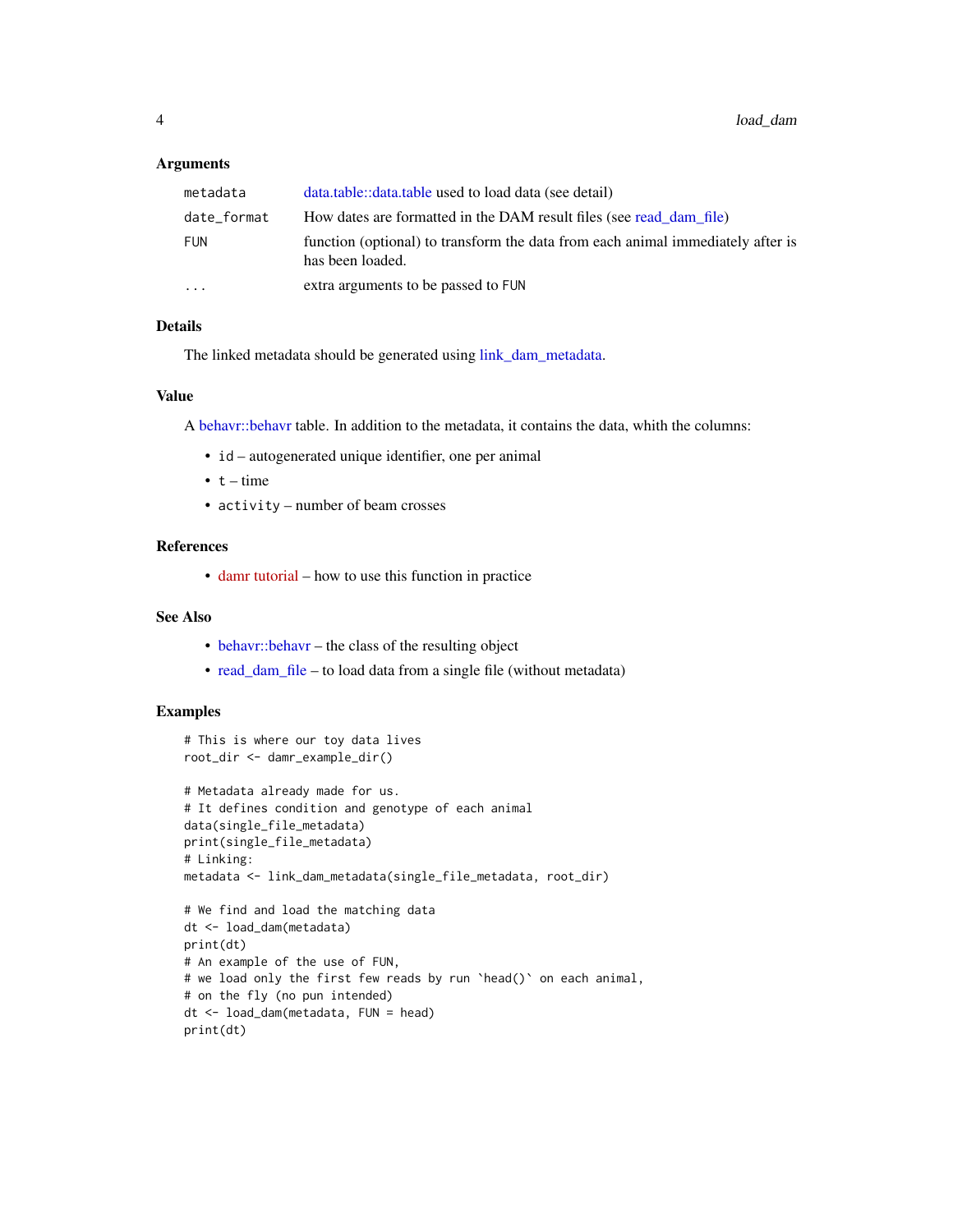<span id="page-4-1"></span><span id="page-4-0"></span>

#### Description

This function retrieves activity data in a DAMS text file. It allows selection of a date range and channels (i.e. regions).

#### Usage

```
read_dam_file(
 path,
  region_id = 1:32,start_datetime = -Inf,
  stop_datetime = +Inf,
  tz = "UTC",date_format = "Xd %b %y")
```
#### Arguments

| path                          | location of the file to read (character)                 |
|-------------------------------|----------------------------------------------------------|
| region_id                     | vector of unique regions to read                         |
| start_datetime, stop_datetime |                                                          |
|                               | the start and the end of an the experiment (see details) |
| tz                            | the timezone (see OlsonNames for a list)                 |
| date_format                   | the format of the dates in the DAM file (see details)    |

#### Details

start\_datetime and stop\_datetime are formatted as "YYYY-MM-DD HH:MM:SS". start\_datetime is used as the reference time (ZT0). Therefore, if you are interested in circadian analysis and  $D \rightarrow L$ transitions are at 10:00:00, you probably want to set start\_datetime = "YYYY-MM-DD 10:00:00".

According to the acquisition system, the date format can be inconsistently formatted between DAM Systems. Specify the format using [strptime](#page-0-0) syntax. For instance:

- "%d %b %y" the default, to parse "15 Nov 2019"
- "%d-%m-%y" to parse "15-11-2019"
- "%Y-%m-%d" the default to parse "2019-11-15"

#### Value

A [behavr](#page-0-0) table. The metadata contains an autogenerated id per animal. The data has the columns:

- id autogenerated unique identifier, one per animal
- $\cdot t$  time
- activity number of beam crosses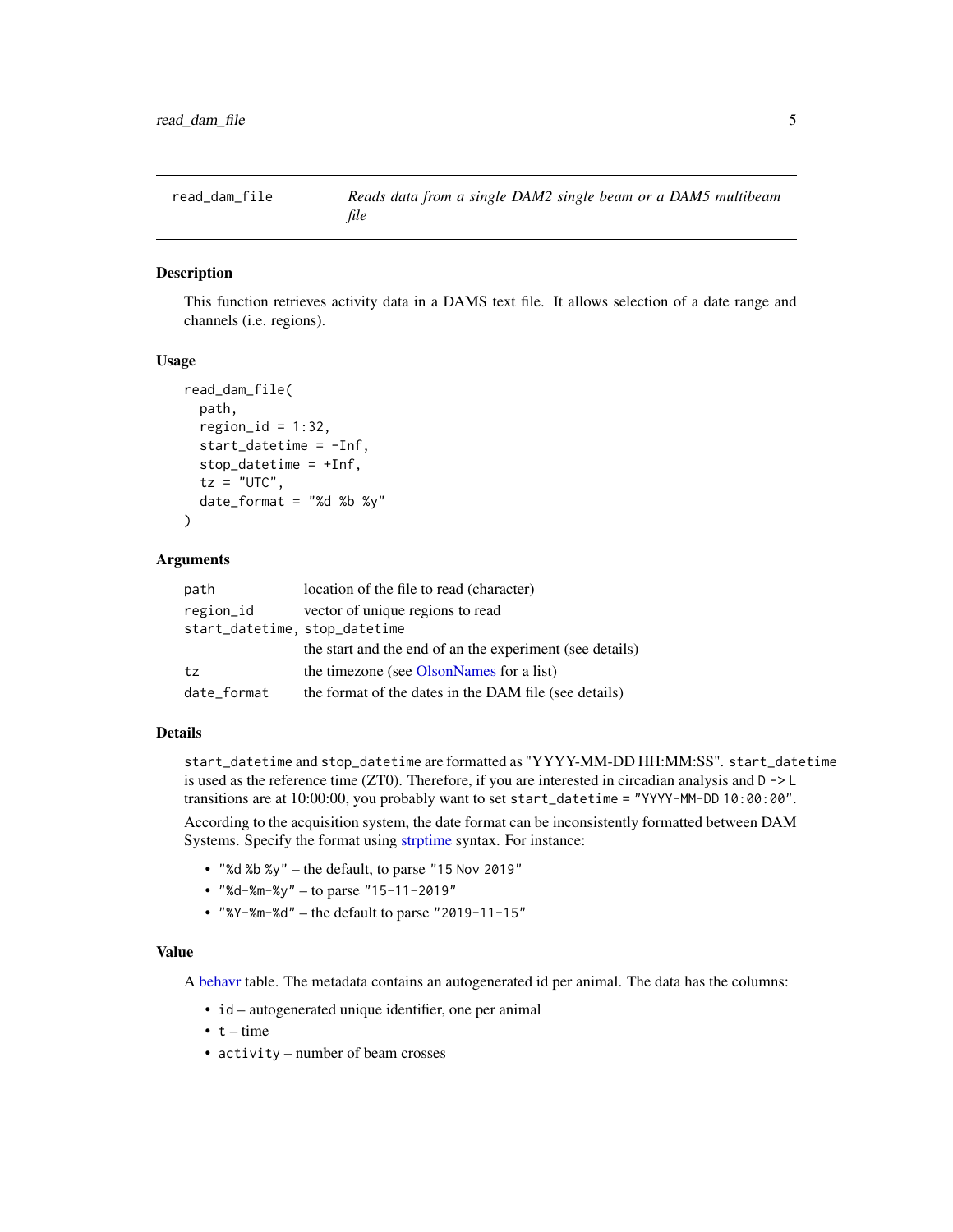#### <span id="page-5-0"></span>See Also

• [load\\_dam](#page-2-1) – to load data from many files and biological conditions using metadata (the recommended alternative)

#### Examples

```
path <- damr_example("M064.txt")
dt <- read_dam_file(path, region_id = c(1:3), start_datetime = "2017-06-30 15:00:00")
print(dt)
```

| single file metadata | A simple toy metadata defining the experimental conditions of 32 an- |
|----------------------|----------------------------------------------------------------------|
|                      | imals monitored at the same time in a single DAM2 monitor. Each      |
|                      | animal has its own channel (region id), as well as a condition and   |
|                      | genotype. It serves as an example for link dam metadata.             |

#### Description

A simple toy metadata defining the experimental conditions of 32 animals monitored at the same time in a single DAM2 monitor. Each animal has its own channel (region\_id), as well as a condition and genotype. It serves as an example for [link\\_dam\\_metadata.](#page-1-1)

#### Usage

single\_file\_metadata

#### Format

An object of class data. frame with 32 rows and 6 columns.

#### Author(s)

Quentin Geissmann

| two_files_metadata | A toy metadata defining the experimental conditions of 64 animals  |
|--------------------|--------------------------------------------------------------------|
|                    | monitored at the same time in two separate DAM2 monitors. Each     |
|                    | animal has its own channel (region_id), as well as a condition and |
|                    | genotype. It serves as an example for link_dam_metadata.           |

#### Description

A toy metadata defining the experimental conditions of 64 animals monitored at the same time in two separate DAM2 monitors. Each animal has its own channel (region\_id), as well as a condition and genotype. It serves as an example for [link\\_dam\\_metadata.](#page-1-1)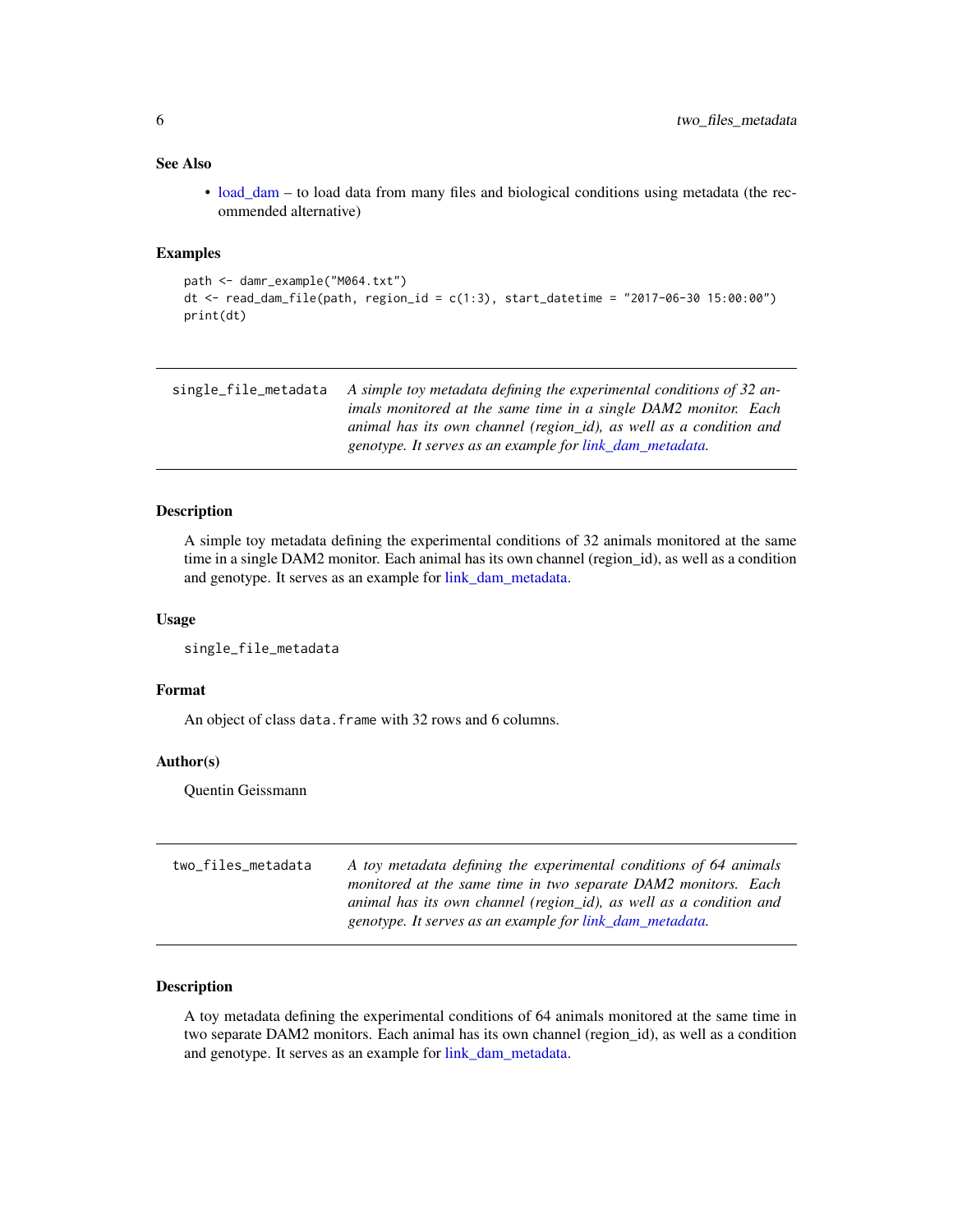### two\_files\_metadata 7

## Usage

two\_files\_metadata

## Format

An object of class data.frame with 64 rows and 6 columns.

## Author(s)

Quentin Geissmann